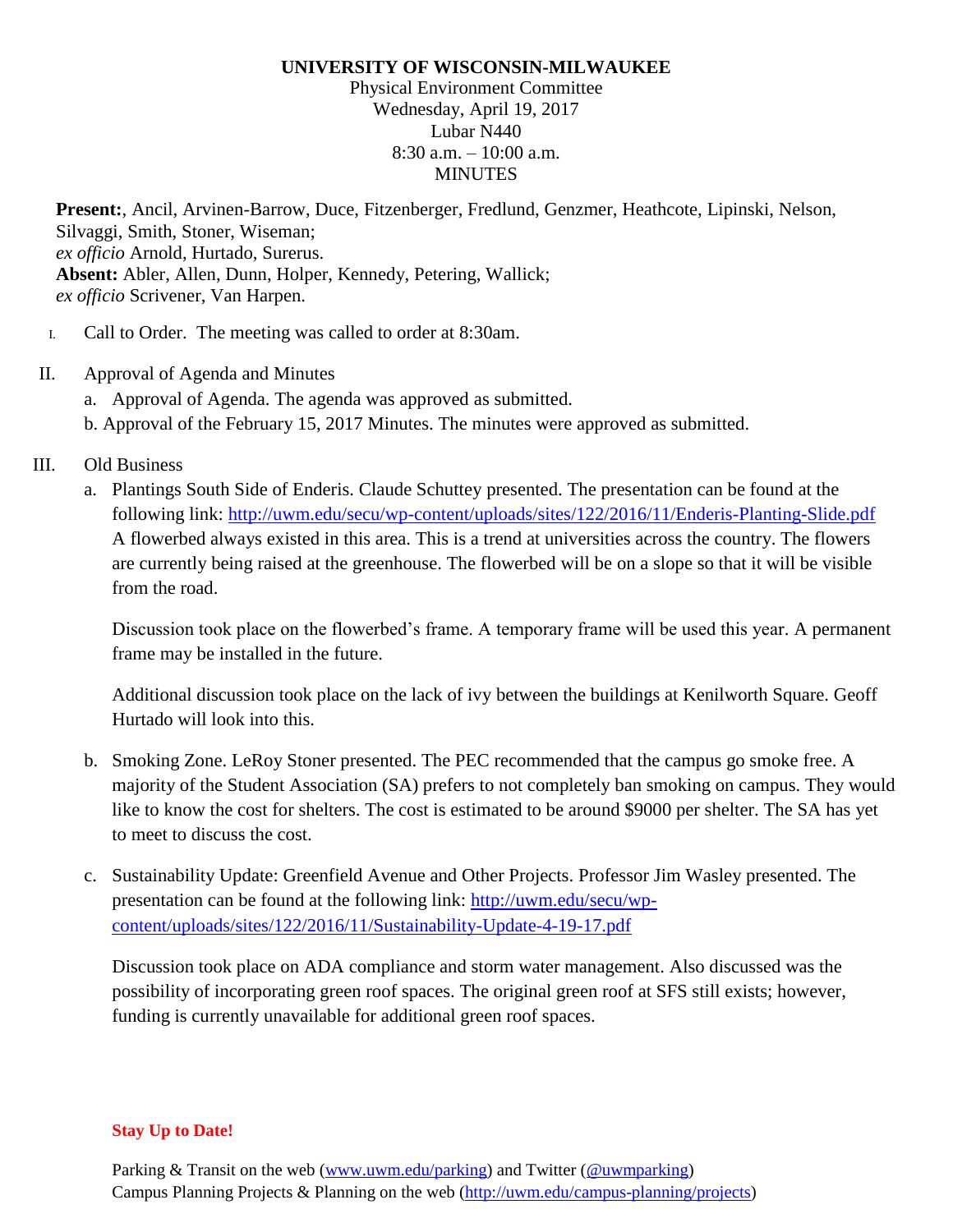## IV. New Business

a. UWM Veterans Memorial. Jayne Holland, co-director of MAVRC; Jeff Haumersen, veteran graduate student at UWM; and Mark Steigerwald, Dahlman Construction Co. presented. The presentation can be found at the following link: [http://uwm.edu/secu/wp-content/uploads/sites/122/2016/11/UWM-](http://uwm.edu/secu/wp-content/uploads/sites/122/2016/11/UWM-VETERANS-MEMORIAL.pdf)[VETERANS-MEMORIAL.pdf](http://uwm.edu/secu/wp-content/uploads/sites/122/2016/11/UWM-VETERANS-MEMORIAL.pdf)

The purchase of pavers, sections, and benches will fund the project. No university money will be used. Discussion took place on how to connect the memorial to UWM. An inscription including veteran numbers and other information was suggested. The goal is to have the memorial ready by Memorial Day 2018. Lighting will include LED lighting that will shine down on the memorial as well as two uplights on each flag.

Additional discussion took place regarding the need to have ownership of the design in writing and to establish an approval process for engraving. Snow removal and accessibility were also discussed.

MOTION: to approve the UWM Veterans Memorial. The motion was seconded and approved unanimously by voice vote.

> The committee requests that another presentation be made closer to installation to address questions.

# V. Reports

a. Update on Campus Space Committee. The committee gave their time on the agenda to a report on the arts complex fire.

LeRoy Stoner presented. The fire took place on April  $8<sup>th</sup>$  in the machine shop. The last work call of the day ended at 3pm. Students who were working in the sculpture shop raised the alarm. The flames melted the domes of the sky lights which indicates that they reached 25-30 feet high. There was an abundance of styrofoam and lumber in the shop. The cause of the fire was accidental. All three buildings in the arts complex are interconnected. Water and smoke damage was significant. Damage was least significant in the Music building. The Art building is on its way to occupancy with most of its damage contained in the basement. The Theatre building sustained the most damage and has no occupancy. The lobby is a critical priority, particularly for student advising. Restoration and remediation began right away. Investigating the damage is an ongoing process. The stage elevators and machinery are a big issue. Class cancellations have been necessary. Many classes are being taught in Mitchell hall. Campus and Facilities Services have been very supportive. The hope is to have the stage ready by September. Geoff Hurtado stated that it will likely be sooner.

Discussion took place on insurance coverage. The building is self-insured to \$3 million. Other sources of funding for additional expenses include all agency money and fundraising. The room currently has no name; however, fundraising is also underway for the sixth floor of Kenilworth.

Additional discussion took place on whether this could have been prevented. The building was built in 1968. There were no sprinklers in the shop where the fire originated. It is possible that updated systems could have prevented the fire but it is not definite. Also noted was the difficulty fire trucks had getting to the buildings through campus.

## **Stay Up to Date!**